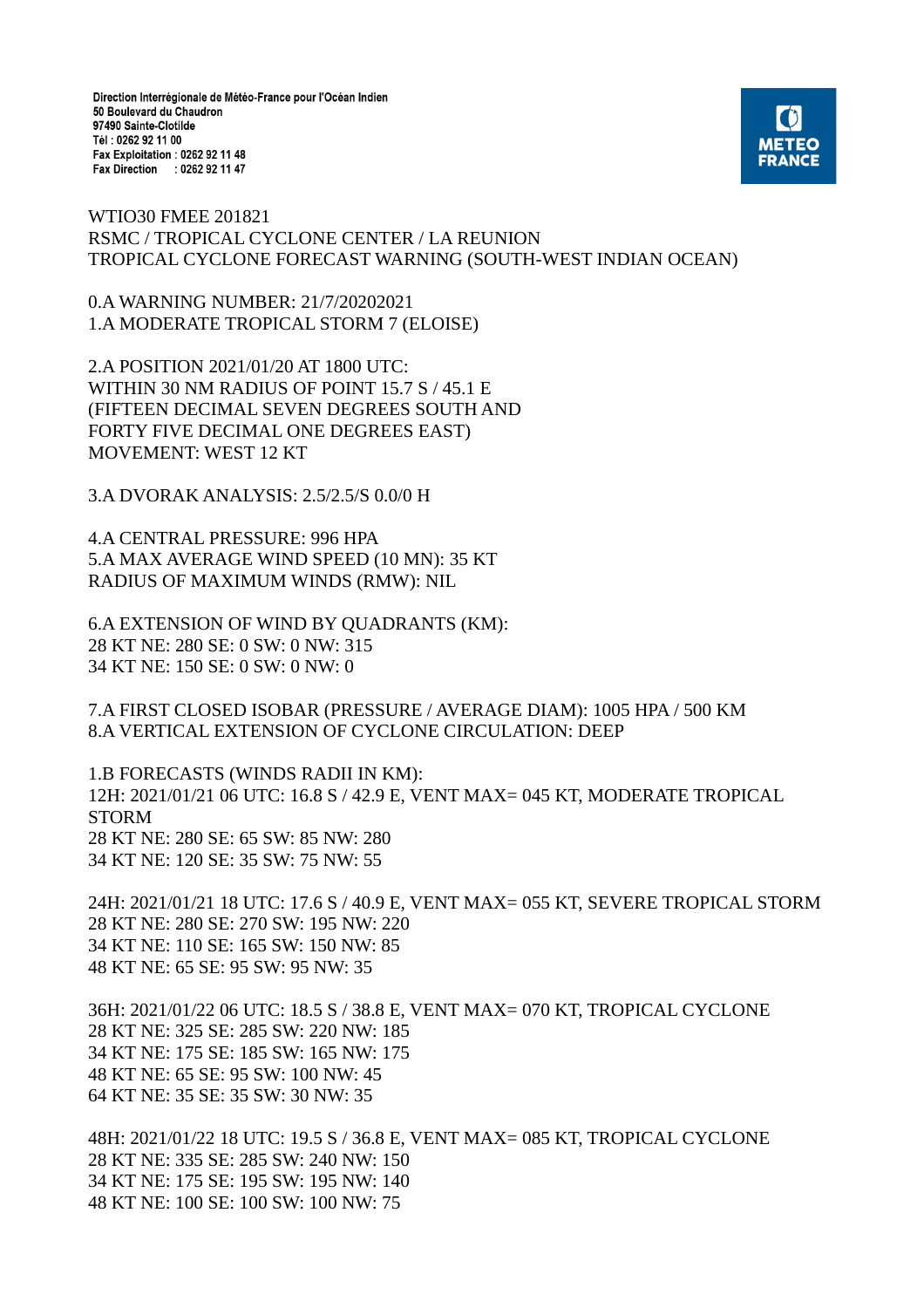64 KT NE: 55 SE: 65 SW: 45 NW: 65

60H: 2021/01/23 06 UTC: 20.4 S / 34.9 E, VENT MAX= 095 KT, INTENSE TROPICAL **CYCLONE** 28 KT NE: 325 SE: 295 SW: 165 NW: 150 34 KT NE: 175 SE: 205 SW: 140 NW: 140 48 KT NE: 110 SE: 100 SW: 75 NW: 95 64 KT NE: 65 SE: 65 SW: 55 NW: 75

72H: 2021/01/23 18 UTC: 21.5 S / 33.5 E, VENT MAX= 035 KT, OVERLAND DEPRESSION 28 KT NE: 260 SE: 155 SW: 55 NW: 95 34 KT NE: 140 SE: 120 SW: 45 NW: 35

2.B LONGER-RANGE OUTLOOK: 96H: 2021/01/24 18 UTC: 23.0 S / 30.9 E, VENT MAX= 025 KT, OVERLAND DEPRESSION

120H: 2021/01/25 18 UTC: 22.5 S / 27.8 E, VENT MAX= 020 KT, OVERLAND DEPRESSION

2.C ADDITIONAL INFORMATION:

 $T=CI=205+$ 

SATELLITE IMAGERY AND SURFACE OBSERVATIONS (METAR DE MAJUNGA) SHOW THAT THE CENTER OF ELOISE IS NOW OVER SEAS NEAR THE NORTHWESTERN COAST OF MADAGASCAR. MOREOVER THE CURVATURE OF THE CONVECTIVE BANDS HAS BEEN CLEARLY INCREASED, WITH VERY COLD TEMPERATURES (-85/-88) REFLECTING A PROBABLE STRENGTHENING OF THE CIRCULATION. THE INTENSITY IS INCREASED TO 35 KT WITH GALE FORCE WINDS IN THE NORTHEASTERN QUADRANT IN THE 17UTC ASACT DATA.

THE SYSTEM SHOULD RESUME A WEST-SOUTHWEST TRACK WHICH WILL MAKE IT SKIRT THE MALAGASY COAST UNTIL THE END OF THE NIGHT AND THEN BEGIN TO CROSS THE CHANEL.

THEN, ELOISE IS EXPECTED TO KEEPS A WEST-SOUTHWEST TO SOUTHWEST TRACK WHICH SHOULD BRING IT ON THE MOZAMBICAN COASTS BY SATURDAY, WHILE THE SUBTROPICAL RIDGE RENEWS ITSELF SOUTH-EAST OF THE SYSTEM. CONFIDENCE IN THE TRACK PREDICTION IS INCREASING WITH A FAIRLY TIGHT GUIDANCE BEAM AROUND A CONSENSUS THAT HAS SHIFTED ONCE AGAIN SIGNIFICANTLY NORTHWARD DURING THE LAST FEW RUNS.

ON THURSDAY, ONCE OUT TO SEA IN THE MOZAMBIQUE CHANNEL, ENVIRONMENTAL CONDITIONS WILL BE FAVORABLE FOR A FRANK AND POTENTIALLY RAPID REINTENSIFICATION (WARM WATERS, MOIST ENVIRONMENT, LITTLE SHEAR AND GOOD EQUATORWARDS DIVERGENCE). IT IS ADVISABLE TO REMAIN CAUTIOUS ON THE INTENSITY PREDICTION AFTER AN OVERLAND TRACK THAT COULD DELAY REINTENSIFICATION. HOWEVER, THE GUIDANCES ARE GENERALLY VERY REACTIVE AND SUGGEST THAT ELOISE SHOULD REACH THE THRESHOLD OF A TROPICAL CYCLONE, OR EVEN AN INTENSE TROPICAL CYCLONE, BEFORE LANDFALL. THERE IS ALSO CONSENSUS AMONG GUIDANCE THAT ELOISE SHOULD BECOME A LARGE ENOUGH SYSTEM FOR THE MOZAMBIQUE CHANNEL, WHICH WOULD MAKE IT A PARTICULARLY DANGEROUS SYSTEM.

ELOISE IS CURRENTLY GENERATING HAZARDOUS WEATHER CONDITIONS IN NORTHERN MADAGASCAR. ACCUMULATIONS OF 100 TO 150 MM IN 24 HOURS,